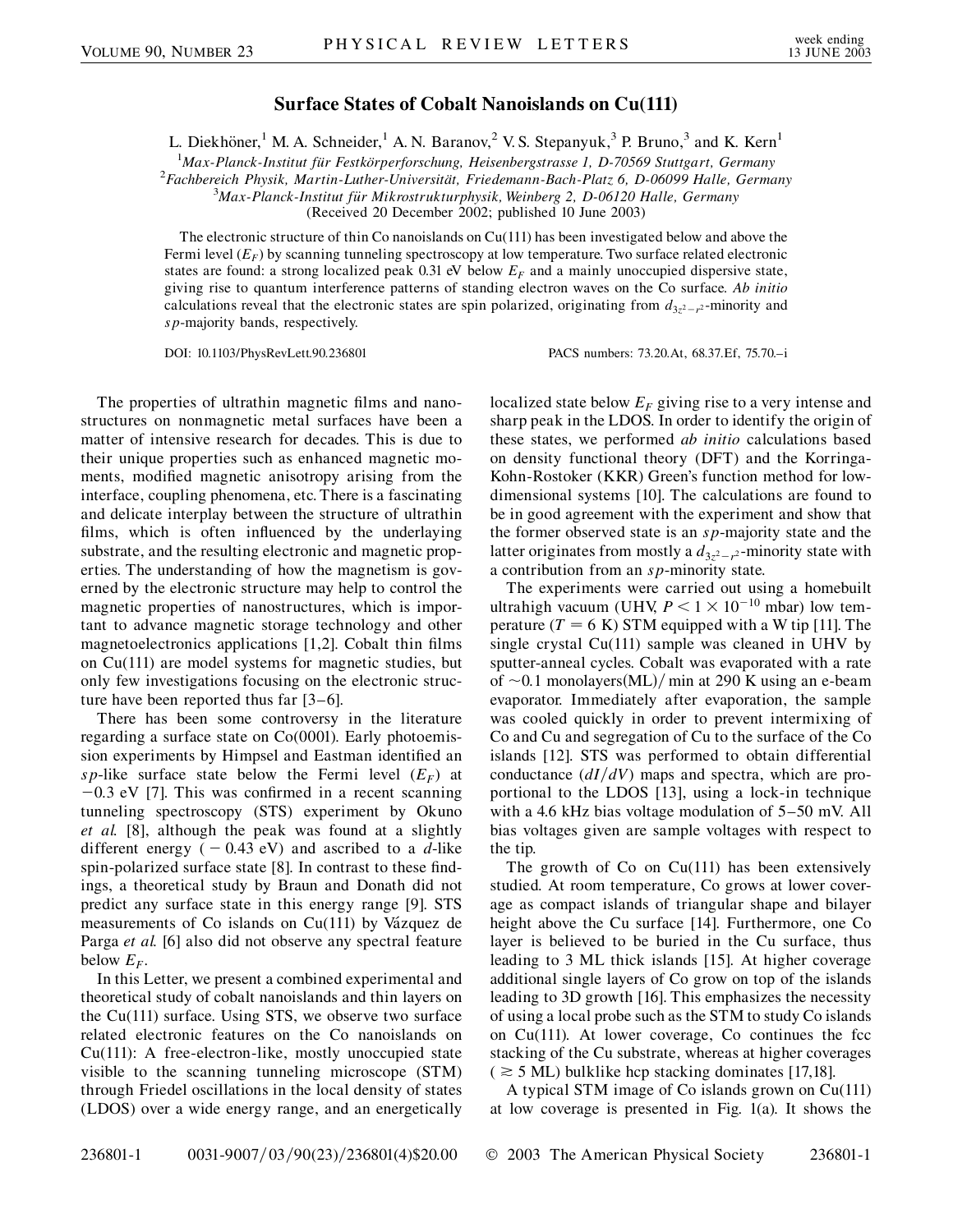

FIG. 1. (a) Constant-current image and (b)  $dI/dV$  map of 2 ML high Co nanoislands on Cu(111). The scan range is 32 nm  $\times$  41 nm and the tunneling parameters are  $V = 0.5$  V,  $I = 1.8$  nA. In the gray scale, brighter areas correspond to higher topography and larger LDOS, respectively. (c) Fourier spectrum of standing electron wave pattern on a Co island.

well-known compact islands of triangular shape and bilayer height [14]. The two island orientations have been explained by initial nucleation on the two different threefold hollow sites of the Cu(111) surface, thus leading to a stacking fault at the interface for the one island orientation, whereas the other continues the exact fcc stacking of the substrate [6]. In Fig. 1(b), the simultaneously obtained  $dI/dV$  map is shown. On the Cu(111) surface, we observe the well-known standing wave patterns in the LDOS which are due to the quantum interference of surfacestate electrons scattering off steps and defects [19,20]. We also observe a similar pattern of Friedel oscillations on the Co islands, evident of a free-electron-like surface state.  $dI/dV$  maps over a wide range of energies (  $-0.15$ ) to 2.4 eV) showed a continuous variation of the wavelength of the standing wave pattern.

To analyze the dispersion of this state, the standing wave pattern was Fourier transformed and the corresponding parallel wave vector  $(k_{\parallel})$  was determined [21]. Only the center part of an island was used, free of step edges. The Fourier spectrum [Fig. 1(c)] was isotropic (ring shaped) in the surface plane indicative of a freeelectron-like state with isotropic effective mass [21,22], except for directions of increased intensity given by the shape of the island. The standing waves on a triangular shaped island thus gave a Fourier pattern of six distinct brighter spots lying on a ring. A radial average of the Fourier spectrum was used to determine  $k_{\parallel}$ . The uncertainty in the determination of  $k_{\parallel}$ , given by the full width at half maximum (FWHM) of the radial average, was about 10%. Care was taken to use islands large enough to contain at least five maxima in the standing wave pattern of the LDOS. The  $E(k_{\parallel})$  dispersion is presented in Fig. 2. The data are perfectly fitted to a parabolic dispersion relation  $E(k_{\parallel}) = E_0 + \hbar^2 k_{\parallel}^2 / 2m^*$ , described by an onset just below the Fermi level at  $E_0 = -0.16$  eV and an effective mass  $m^* = 0.38m_e$ . All energies are relative to



FIG. 2. Dispersion relation of the electronic state determined from standing electron waves on Co islands. The inset shows the coverage dependence of the dispersion. The solid lines represent parabolic fits. The fitting parameters  $E_0$  and  $m^*$  are given in Table I.

 $E_F$ . Islands of different shape, orientation, and size were investigated without finding any significant differences.

Evaporating larger amounts of Co on the Cu(111) surface results in 3D growth with single layers of Co on top of the bilayer high Co islands. It is thus possible with the STM to investigate a range of coverages in the same preparation. Figure 3 shows an STM image of Co layers at 2, 3, and 4 ML, where also patches of the free Cu(111) surface are still visible. The  $dI/dV$  signal in Fig. 3 has been combined with the topography. As on the bilayer high islands, the standing electron waves are also observed on the higher coverage Co islands. The dispersion relation of this electronic state has been determined for 3



FIG. 3. Representation in 3D of the topography of a Co island on Cu(111), where the gray scale coding is given by the  $dI/dV$ signal at  $V = 0.5$  V,  $I = 1.1$  nA. The second, third, and fourth ML of Co as well as the Cu(111) surface are visible, with standing electron waves on all layers. The image size is  $28 \text{ nm} \times 28 \text{ nm}.$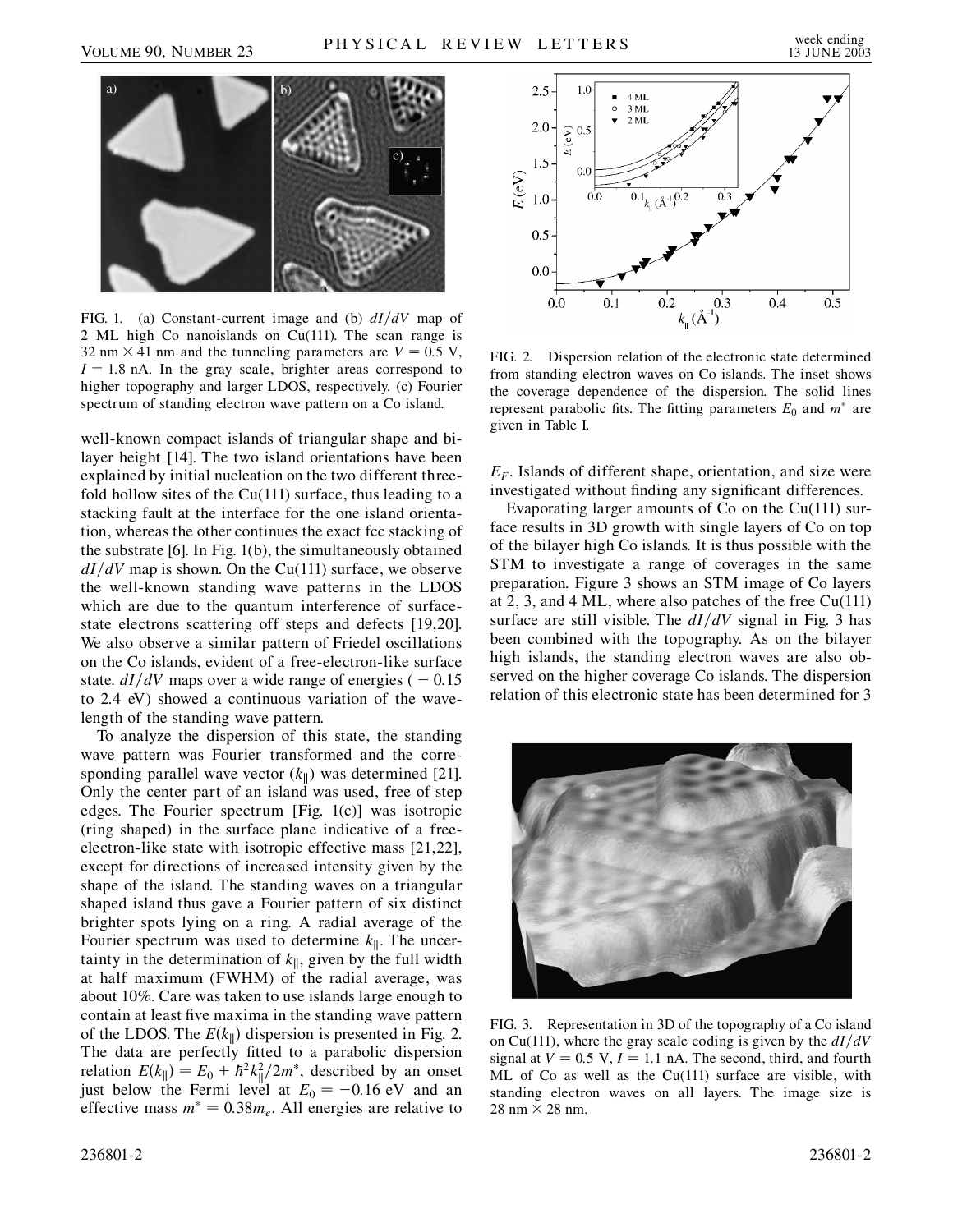and 4 ML as described above, again using islands of sufficient size. We find again a parabolic dispersion (see inset of Fig. 2) with  $E_0$  and  $m^*$  as listed in Table I, showing an unchanged effective mass and a small shift of the onset to higher energies with increasing coverage. Note that at 4 ML the state becomes completely unoccupied.

In order to interpret the experimental observations, we performed *ab initio* calculations of the electronic states for 2, 3, and 4 ML of Co on Cu(111). Our calculations are based on the local spin density approximation of DFTand the KKR Green's function method [10]. First, we treat the Cu surface as a two-dimensional (2D) perturbation of Cu bulk. Taking into account the 2D periodicity of the ideal surface, one can find the structural Green's function, using a Dyson equation. This is then used as the reference Green's function to calculate the Green's function of the perturbed system with the Co layer on the surface. The full charge density is taken into account. Selfconsistent spin-polarized calculations are performed for the dispersion relation and the density of electronic states. Our study of the interlayer relaxations shows that the main results presented in this paper are not affected by relaxations.

Calculations for the  $Cu(111)$  surface give a surfacestate band edge at  $E_0 = -0.5$  eV and a surface-state Fermi wavelength  $L = 30 \text{ Å}$ , in good agreement with the experiment [20]. For the Co monolayers on  $Cu(111)$ , we find that the surface states are spin polarized. The quantum interference in the LDOS observed with the STM is due to scattering of *sp* majority electrons. Our calculations show that the majority *sp* states have a parabolic dispersion relation described by the theoretical parameters  $E_0$  and  $m^*$  presented in Table I. The calculations are in agreement with the experimental results for all Co coverages. The trend of increasing  $E_0$  with coverage is reproduced in the calculations. We expect the spinpolarized surface state to influence the surface magnetic properties of the Co islands. Furthermore, since the changing onset with coverage results in a varying density of the state below  $E_F$ , it allows us to control the contribution to the surface magnetism by varying the coverage.

The Co islands were further investigated by STS (Fig. 4). The  $dI/dV$  spectrum on the Co island consists of the (mostly unoccupied) electronic state described

TABLE I. Experimental and theoretical data of  $m^*$  and  $E_0$  for the dispersing surface state as a function of Co coverage [16] on Cu(111).

| Co coverage<br>/ML | $E_0/eV$<br>(exp)                | $m^*/m_e$<br>(exp)              | $E_0/eV$<br>(theory) (theory) | $m^*/m_e$ |
|--------------------|----------------------------------|---------------------------------|-------------------------------|-----------|
| $\mathcal{D}$      | $-0.16 \pm 0.03$ $0.38 \pm 0.01$ |                                 | $-0.17$                       | 0.42      |
| 3                  | $-0.06 \pm 0.05$ 0.37 $\pm$ 0.03 |                                 | $-0.15$                       | 0.40      |
| Δ                  |                                  | $0.04 \pm 0.05$ $0.38 \pm 0.02$ | $-0.13$                       | 0.37      |

above, and a very pronounced and sharp peak in the LDOS at  $-0.31 \pm 0.02$  eV with FWHM =  $0.1 \pm$ 0*:*02 eV. The errors given originate from averaging over a large number of spectra on many islands of varying size and orientation using different tips. We did observe a tendency that spectra of one island orientation have the peak centered ca. 0.03 eV lower than spectra taken on islands of the other orientation. Otherwise no significant dependence on island size or shape was observed. A state similar to the one reported here has previously been observed on Co(0001) [7,8]. Also, an additional feature at  $-1.1$  eV is observed in our spectrum, believed to be due to the Co 3*d* bulk state [4]. To exclude any tip-induced effects, a reference spectrum on a clean part of the  $Cu(111)$  surface has been recorded with the same tip (see Fig. 4), reproducing the well-known onset of the surface state and being otherwise featureless [20]. Note that a similar clear onset of the free-electron-like surface state on the Co islands is difficult to detect since it is buried in the tail of the strong feature at  $-0.31$  eV. The  $dI/dV$ *V* $)$  spectra on the higher coverage islands have also been recorded. We find only small coverage effects where the peak energy remains constant and for both 3 and 4 ML we find an increased FWHM of  $\sim$ 40%, and a correspondingly decreased peak height keeping the overall integrated intensity unchanged relative to 2 ML.

Our calculations of the LDOS for the vacuum position above 2–4 ML Co on Cu(111) confirm the experimental results and show that the strong feature below the Fermi level is due to minority  $d_{3z^2-r^2}$  states. As an example, we present in Fig. 5 the LDOS above 2 ML Co on Cu(111), which is in good agreement with the experiment. As shown in the inset of Fig. 5, the charge density distribution of the minority surface state at the  $\Gamma$  point has  $d_{3z^2-r^2}$ character. Surface states of similar character have previously been observed with STS on, e.g., Fe(001), Cr(001) [23] and Co(0001) [8]. Here, however, the calculations



FIG. 4. STS spectra on 2 ML high Co nanoislands and on the bare Cu(111) surface taken with the same tip.